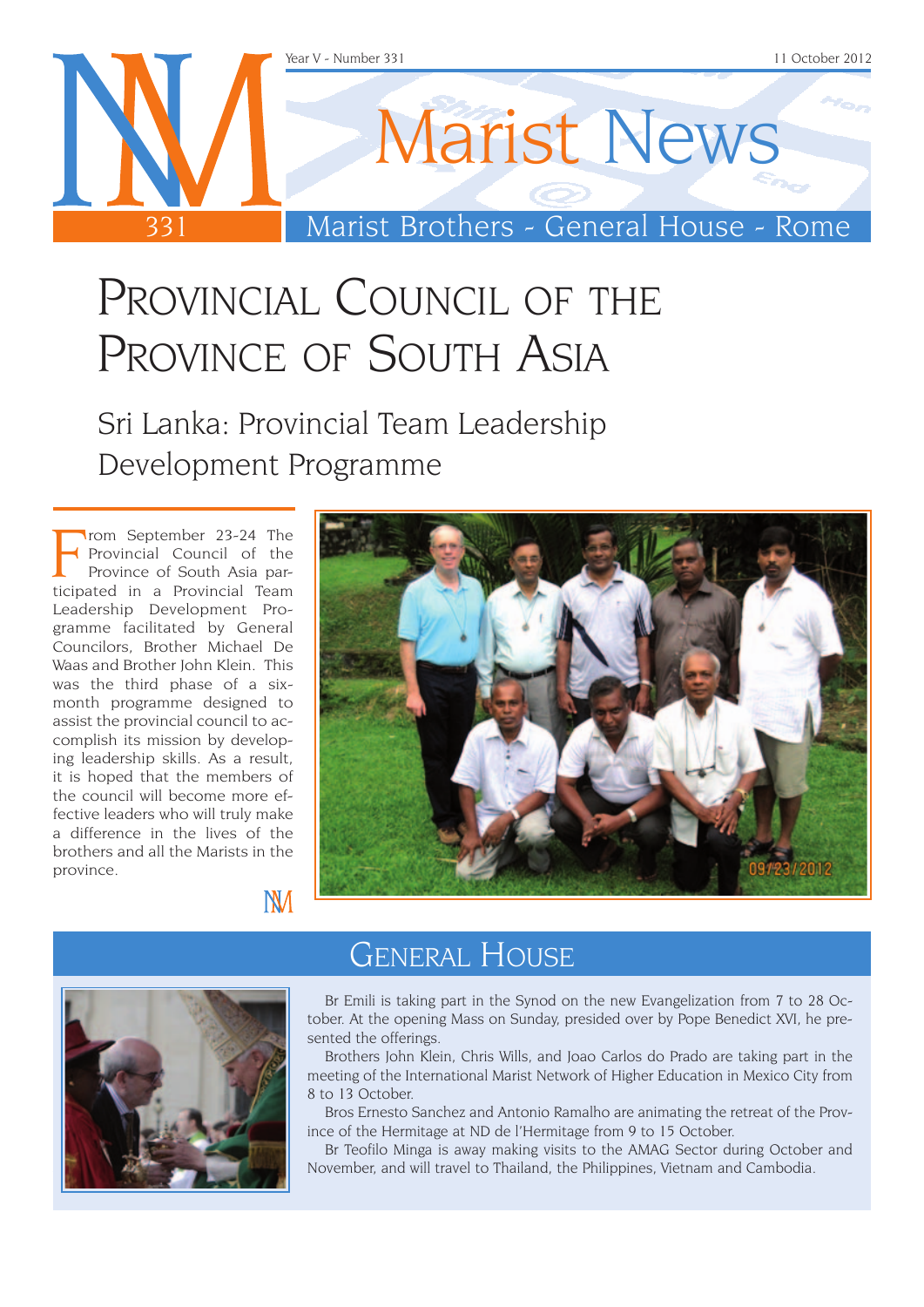# THE CHAMPAGNAT TRAIL

France: Inauguration of the new descriptive sign on trail N°10 of the Regional Natural Park of Pilat

 $\bigcap_{\text{ratio}}$  n 17 September, the inaugu-<br>descriptive sign on trail  $N^{\circ}10$ <br>of the Parc Régional naturel du Pilat, at ration took place of the new of the Parc Régional naturel du Pilat, at

Notre Dame de l'Hermitage. This trail was made and inaugurated in 1989, to mark the bicentenary of the birth of Marcellin Champagnat : it links le Rosey (Marlhes) to Notre Dame de l'Hermitage, to Saint Chamond; it is about 33 km.

On a proposal of guidance for the trail, made by the Brothers and those in charge of the diocese, the Parc du Pilat agreed to carry out a project to emphasize the originality of the Champag-

nat Trail. This has been translated into practice with the making of four new panels (124 x168cm) adding to the four topographical panels installed at significant sites of the life of Champagnat (Le Rosey, Le Bessat, La Valla and l'Hermitage). These panels illustrate through texts and photos what

n 17 September, the inaugu- Marcellin lived at each of these steps in link with the foundation of the Brothers.



The Parc du Pilat has carried out this work in close collaboration with several Brothers, in particular Brothers Jean Claude Longchamp and Jean Pierre Destombes.

To inaugurate this new signage, the site of l'Hermitage was chosen. About sixty persons replied to invitations made by the Parc and the brothers: members of the Association du parc du Pilat, whose President, Fr Louis

Tronchon, represented the Bishop ; Fr Bruno Cornier, parish priest ; Br Maurice Berquet, provincial ; brothers of the surrounding communities ; the normal photographer of the Progrès, Mr Monnerie ; representatives of the Mairie of St Chamond and various persons interested in this inauguration.

The speakers were in order: Mme la President du Parc du Pilat, Br Jean Pierre Destombes, Br Maurice Berquet and Fr Louis Tronchon.

There were congratulations all around for this achievement thanks to the good collaboration between the Park authorities and the brothers. Each was able to clarify what the value of this "Champagnat" trail meant for him: on the "ecological", human, and spiritual planes.

### United States: The Call to Psycho-Spiritual Health: A Workshop for Community Directors

From September 21-23, 2012 at the Mariandale Retreat and Conference Center in Ossining, New York, thirty brothers, who have been entrusted with the animation and leadership of their local communities, gathered for a worksh rom September 21-23, 2012 at the Mariandale Retreat and Conference Center in Ossining, New York, thirty brothers, who have been entrusted with the animation and leadership of their local communities, gathered for a workshop dealing with the Call to Psycho-Spiritual Health. Our time together was facilitated by Sister Kitty Hanley, CSJ. explore various practical ways to support one another in both the gifts and challenges faced by leaders of our local communities.

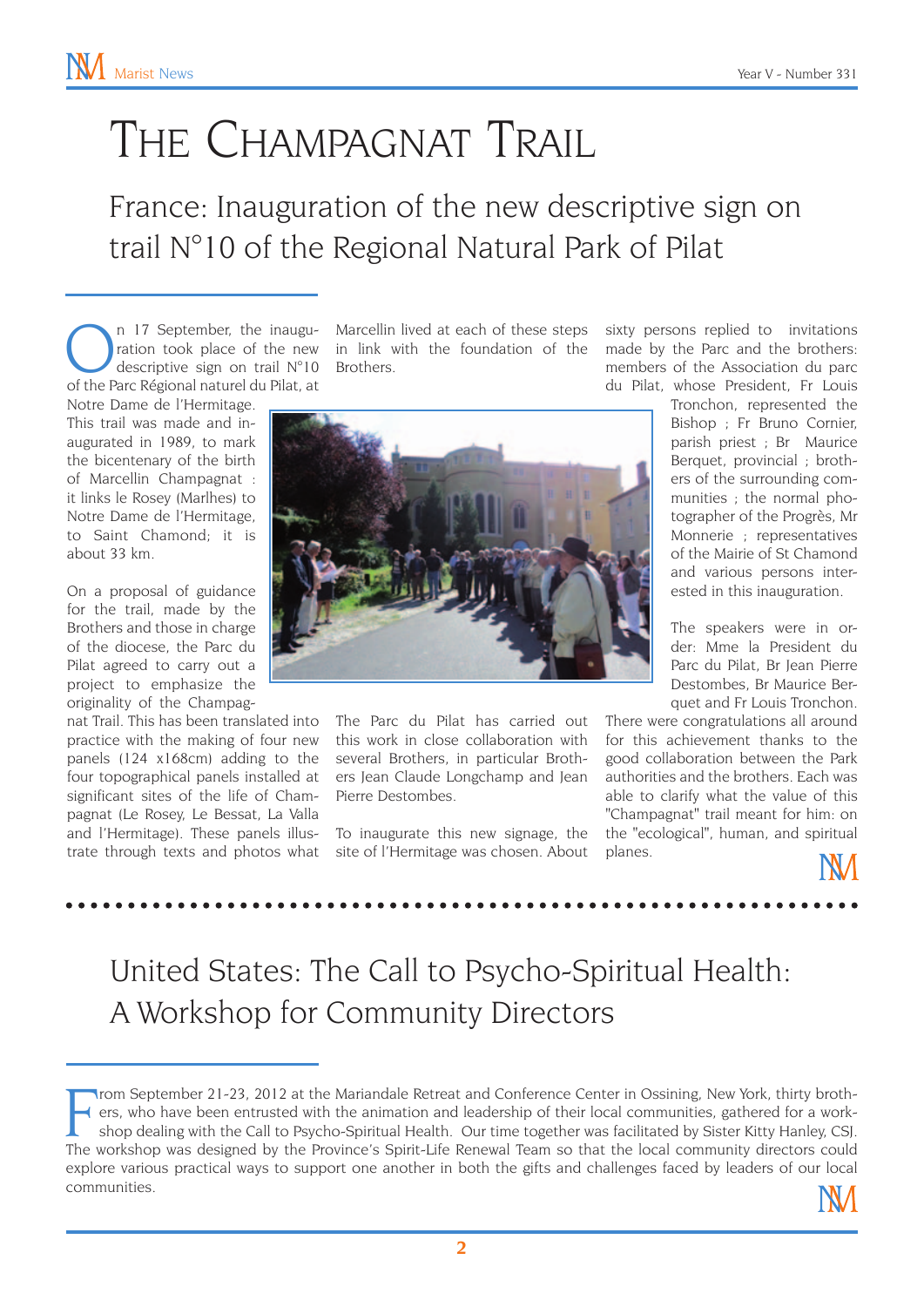## Marist presence in Haiti

### Interview with Brother Antonio Cavazos

#### **Brother, when did you arrive in Haiti?**

I arrived in Haiti on 7 September 2008. In the days preceding, a hurricane had passed over Port-au-Prince; the city was suffering the consequences at this time, many people in the streets were carrying away the fallen trees, the debris of collapsed walls, broken electric cables. The chaos of the route. Brother Frisnel Walter very kindly met me at the airport and drove me to Villa Manrèse, a very restful place and showed me the city. We travelled by plane to Jérémie where the Postulancy was. My community superior, Br Lucien Renaud, welcomed me and took me to Dame-Marie where I was offering my services as Spanish teacher at the Marist secondary school of La Nativité. I was fascinated in contemplating the beauty of the countryside, the greenery and exuberance of the rural area of this land, as well as the transparency of the sea.

#### **What struck you most on arriving in Haiti?**

The poverty of the people. Their joy, and at the same time their sadness in lacking everything. Their faith in God and their love for the Blessed Virgin. The backwardness in social development after years of neglect, disorganisation and absence of planning. A country full of young people, without enough universities. A country full of poor people, lacking hospitals, transport worthy of the name (people walk for kilometres), roads in good repair, public services, work, hygiene… (there is much to do, or more accurately, everything to do). What is missing is some one who loves Haiti and efficiently promotes its development. What is missing is the Church (currently without prophets, gagged for a time, living comfortably without embarrasment).

#### **What does your work in Haiti consist in?**

Educator in the style of Marcellin Champagnat. A special attention to the teachers; I sense certain of them are without energy before their mission or without believing in it. I bring a special attention to pupils in difficulty: many of them are without hope, but with the desire to live and desiring a change.

#### **What makes you suffer most in Haiti?**

The schools do not educate to values, they offer only instruction. The youth are concerned only with passing their exams, without a clear opening on the future. The children who suffer from hunger. The poor who go to market with very heavy loads on their heads, concerned to sell something to gain a little money for their families. The lack of hygiene, the waste everywhere. A beautiful country and a dirty population, without means and without education. Abandoned like sheep without a shepherd. The marvellous tropical forests exhausted by exploitation. It is a mixture of this pain, of the joy and hope of the people. The young people and the children, with their games and exuberance, laughter, and this, in every corner.

#### **What nourishes your hope?**

The efficacious education provided by a real Marist school. From my point of view, education is the only way to make possible the change of situation for this population.

### **What is the situation of children and young people in Haiti?**

The young people and children, boys and girls, are very intelligent, alert, open, joyful. All have the possibility of primary schooling. The difficulties

commence when they reach secondary and pre-university. The Ministry of Education chooses (by means of exams) those who can follow professional studies at a university; there are few universities; the rest have to choose another way. The majority of young people and children I know suffer from lack of energy. They eat once a day at home, then they have to look elsewhere or with neighbours for something to eat if they still feel hungry. In the milieu where I work, the pupils have no electricity to do their homework; they study by the light of candles or kerosene lamps. There is no supply of drinkable water, they have to go looking for springs, often some distance away. Some students have a two hour walk from home to school, then the same to return; here, we give them something to eat according to our means : if we do not, the students return home on empty stomachs. This makes me suffer a lot.

### **What other projects do the Marist Brothers have in Haiti?**

Actually, we are a very small group of brothers. Certainly there are some lay people very committed to the Marist cause. Our project is to organise well the works we have : a primary school at Dame-Marie with 400 students; a secondary-preparatory school at Dame-Marie with 350 pupils; at Latibolière, a secondary-preparatory school of 500 pupils with a little primary school for the first two years of primary, for children in difficult situations or orphans. We also have the project of organising well the postulancy and even opening a novitiate here in Haiti. We have Haitian Marist Brothers in the houses of formation : we are waiting for them so as to organise with them new projects for the good of the country.